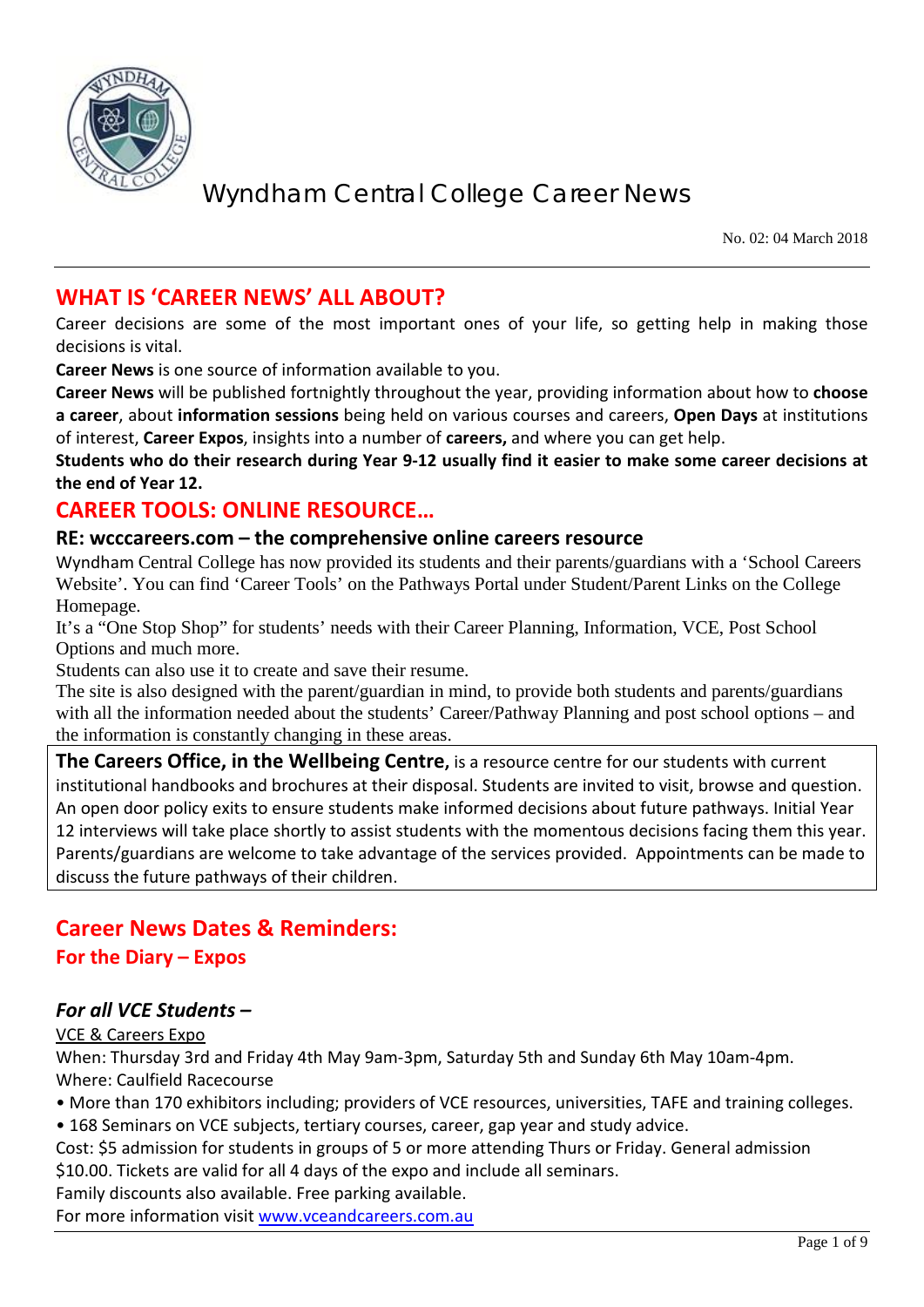

No. 02: 04 March 2018

#### *For everyone –*

Melbourne Career Expo When: Friday  $20^{th}$  July - 10.00am - 3.00pm Saturday  $21^{st}$  July - 10.00am - 4.00pm Sunday  $22<sup>nd</sup>$  July - 10.00am - 4.00pm Where: Melbourne Exhibition & Convention Centre, Door 9. Cost: School bookings and children under 13 free, \$6 concessions, \$12 general admission, \$26 for families 2 adults and up to 3 children. The Melbourne Careers Expo is the most comprehensive careers event in Australia. It encompasses all career opportunities from employment to education and training in the trades, corporate and professional sectors. It exhibits a vast array of career advice, employment opportunities, and large University and training representation.

For further details, visit:<http://www.careerexpo.com.au/attend/event-details/>

| For all VCE Students -                |                                                                        |
|---------------------------------------|------------------------------------------------------------------------|
| <b>AUSTRALIAN CATHOLIC UNIVERSITY</b> | OPEN DAY Melbourne - August 12th 2018 10am-3pm. Ballarat -             |
| (ACU COLLEGE)                         | Sunday August 26th 2018 10am-2pm.                                      |
| <b>AUSTRALIAN COLLEGE OF APPLIED</b>  | Upcoming Information Session: Monday 30 April, 6.00pm. To              |
| PSYCHOLOGY (ACAP)                     | attend register at: www.acap.edu.au                                    |
| <b>BOX HILL INSTIUTE of TAFE</b>      | Lilydale and Box Hill Campuses OPEN DAY - Sunday 26th August           |
| <b>CHISHOLM INSTITUTE</b>             | <b>OPEN DAY</b> Frankston Campus – Monday $18th$ June 5pm – 7pm. To    |
|                                       | register your interest visit:                                          |
|                                       | https://www.chisholm.edu.au/students/secondary-school/expos-           |
|                                       | and-events/open-nights                                                 |
|                                       | Tech Games Fest - Tuesday 3rd to Thursday 5th July. For Year 9 -       |
|                                       | 12 students interested in the development of games, games              |
|                                       | culture, ICT networking. www.chisholm.edu.au/tgf                       |
| <b>COLLARTS</b>                       | OPEN DAY - Saturday May 12th, 2018                                     |
| <b>DEAKIN UNIVERSITY</b>              | <b>OPEN DAYS</b> - Warrnambool Campus - Sunday $6th$ August 9am -      |
|                                       | 3pm                                                                    |
|                                       | Geelong Campus (Waurn Ponds & Waterfront) – Sunday 20 <sup>th</sup>    |
|                                       | August 9am - 3pm                                                       |
|                                       | Melbourne (Burwood) Campus – Sunday $27th$ August 9am – 3pm            |
|                                       | For more information: http://openday.deakin.edu.au/                    |
| FEDERATION UNIVERSITY OF AUSTRALIA    | <b>OPEN DAY - Mount Helen Campus, Berwick and Gippsland.</b>           |
|                                       | Sunday 26 <sup>th</sup> August. Time TBA. Registrations open soon.     |
| <b>HOLMESGLEN INSTITUTE</b>           | <b>OPEN DAY</b> $-10$ <sup>th</sup> May at all campuses. Time: Various |
|                                       | Registrations open soon.                                               |

#### **For the Diary – 2018 Open Days, Information Days & Seminars:**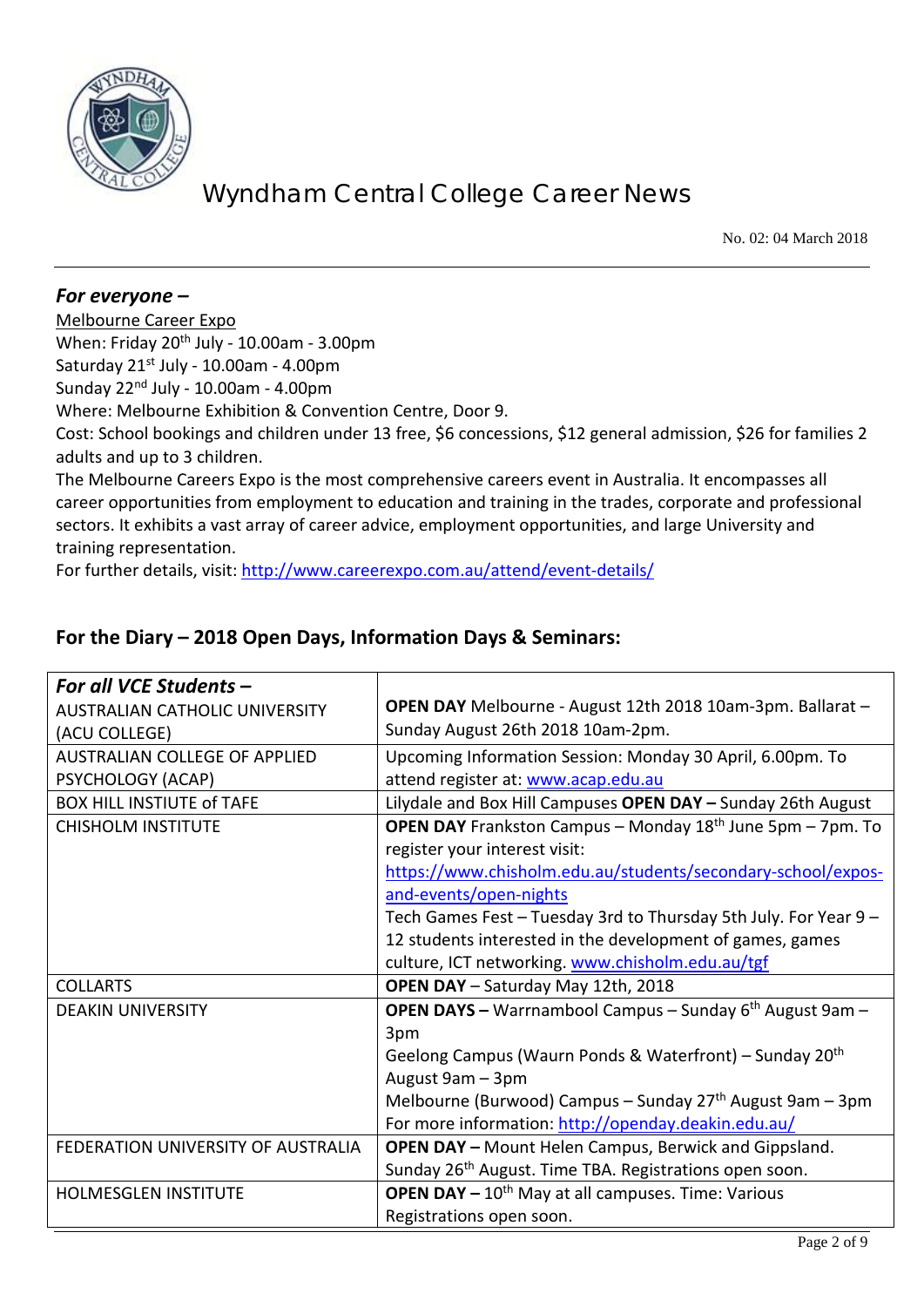

No. 02: 04 March 2018

| <b>JMC ACADEMY</b>               | OPEN DAY - Saturday 12 <sup>th</sup> May, Time: 9am - 2pm.                    |
|----------------------------------|-------------------------------------------------------------------------------|
|                                  | www.jmcacademy.edu.au                                                         |
| LA TROBE UNIVERSITY & LA TROBE   | <b>OPEN DAYS-</b>                                                             |
| MELB.                            | Shepparton Campus - Friday 3rd August, Time: TBA                              |
|                                  | Melbourne (Bundoora) Campus - Sunday 6 <sup>th</sup> August, Time: TBA        |
|                                  | Albury-Wodonga - Sunday 12 <sup>th</sup> August, Time: TBA                    |
|                                  | Mildura Campus - Wednesday 15 <sup>th</sup> August, Time: TBA                 |
|                                  | Bendigo Campus - Sunday 26 <sup>th</sup> August, TBA                          |
|                                  | For more information: http://www.latrobe.edu.au/openday                       |
| <b>MELBOURNE POLYTECHNIC</b>     | <b>OPEN DAY - Sunday 19th August at the Preston Campus</b>                    |
|                                  | https://www.melbournepolytechnic.edu.au/                                      |
| <b>MONASH UNIVERSITY</b>         | International Student Experience Day - Clayton Campus (Banquet<br>Room)       |
|                                  | Thursday 29th March, 9.00 am $-$ 3.00 pm (morning tea and lunch<br>provided). |
|                                  | <b>OPEN DAY</b> - Peninsula Campus Saturday 4 <sup>th</sup> August, 10am -3pm |
|                                  | Clayton & Caulfield Campuses Sunday 5 <sup>th</sup> August 10am - 4pm         |
|                                  | Parkville Campus (Pharmacy Focus) Sunday 19 <sup>th</sup> August 10am -       |
|                                  | 3pm                                                                           |
|                                  | www.monash.edu.au/openday                                                     |
| <b>RMIT UNIVERSITY</b>           | <b>OPEN DAY - TBA</b>                                                         |
| <b>SWINBURNE UNIVERSITY</b>      | <b>OPEN DAY</b> - Sunday 29 <sup>th</sup> July 10am - 4pm                     |
|                                  | www.swinburne.edu.au/openday                                                  |
| UNIVERSITY OF MELBOURNE          | OPEN DAY - Parkville (Wilson Hall) - Sunday August 19th 2018                  |
|                                  | $10am - 4pm.$                                                                 |
| <b>VICTORIA UNIVERSITY</b>       | <b>OPEN DAY - TBA</b>                                                         |
| <b>WILLIAM ANGLISS INSTITUTE</b> | <b>OPEN DAY</b> - TBA http://www.angliss.edu.au                               |
|                                  | Angliss Experiences Day's for secondary school students: Foods                |
|                                  | Day (cookery, patisserie and food science workshop - Thursday 5               |
|                                  | April. Price: \$15.                                                           |
|                                  | Hospitality, Events & Tourism Day (workshops including event                  |
|                                  | styling, beverage making and flight attending) - Wednesday 11                 |
|                                  | April. Price \$10                                                             |
|                                  | For more information: https://www.eventbrite.com.au/e/angliss-                |
|                                  | experiences-hospitality-events-tourism-tickets-43295635411                    |

Reminders:

| <b>Medicine &amp; Health Science Students-</b>   | Applications to sit the UMAT are now open and          |
|--------------------------------------------------|--------------------------------------------------------|
| <b>UMAT (Undergraduate Medicine &amp; Health</b> | registrations close Friday 1 June at 5pm. The UMAT2018 |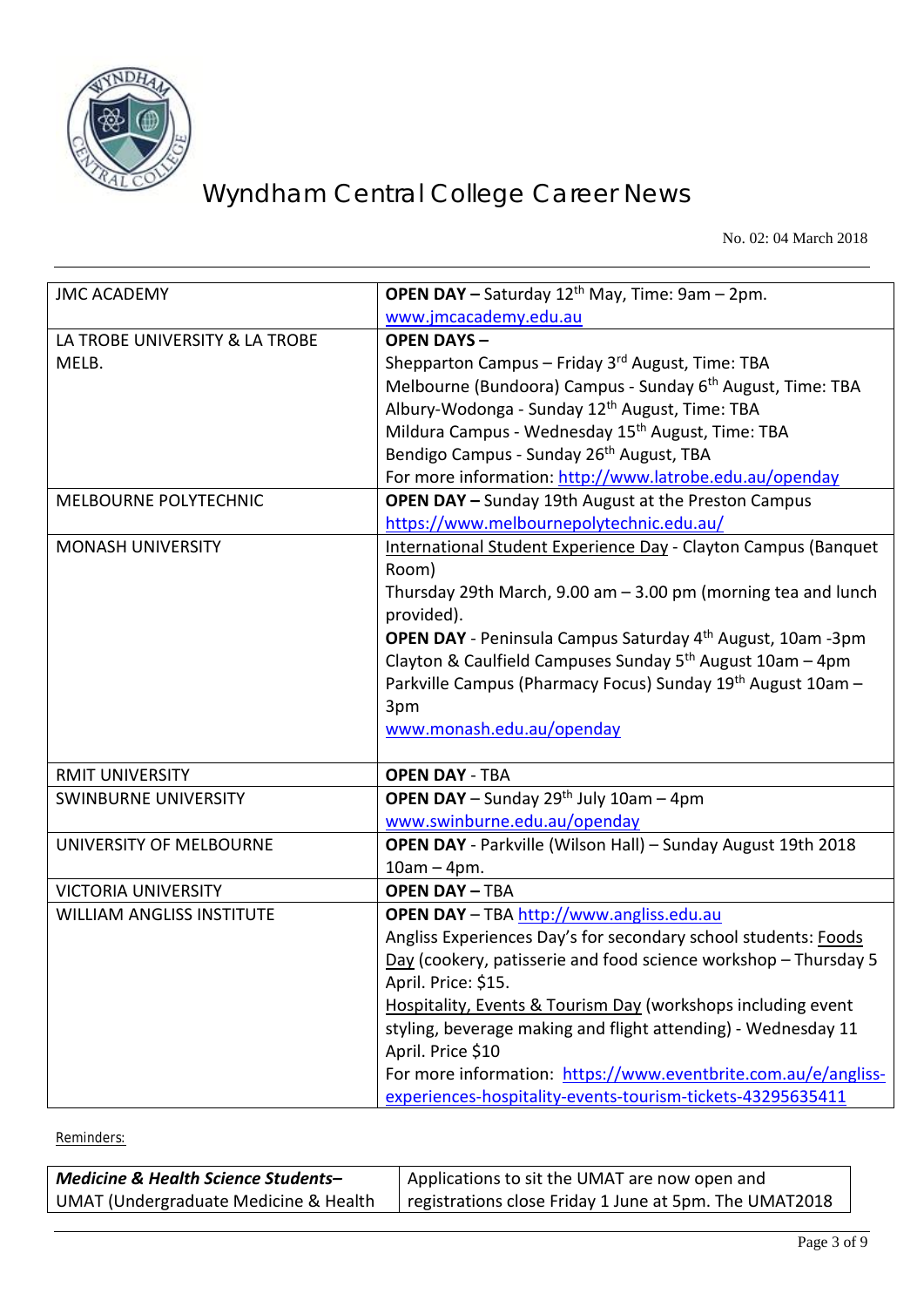

No. 02: 04 March 2018

| Sciences Admission Test) | will be held on Wed 25 July 2018. For further information |
|--------------------------|-----------------------------------------------------------|
|                          | on eligibility criteria visit http://umat.acer.edu.au     |

## **News & Updates**

## Australian College of Applied Psychology

The ACAP offers a range of courses including; counselling, psychology, case management, coaching, social science, social work and youth work. Their counselling degrees are accredited by the Psychotherapy and Counselling Federation of Australia (PACFA) and their Psychology degrees are accredited by the Australian Psychology Accreditation Council (APAC).

Commencing this year, the ACAP is now offering the following new courses:

- *Diploma of Counselling Skills* [https://www.acap.edu.au/courses/counselling/diploma-of](https://www.acap.edu.au/courses/counselling/diploma-of-counselling-skills/)[counselling-skills/](https://www.acap.edu.au/courses/counselling/diploma-of-counselling-skills/)
- *Bachelor of Psychological Science and Counselling* <https://www.acap.edu.au/courses/psychology/bachelor-of-psychological-science-and-counselling/>
- *Bachelor of Psychological Science and Criminology* <https://www.acap.edu.au/courses/psychology/bachelor-of-psychological-science-and-criminology/>

In addition, they are now offering a 'Policing and Justice' course, which is to help aid job opportunities in police services, the risk and security sector and public agencies involved in law enforcement and security. It is the first course of its kind in Victoria, however not yet endorsed yet by Victoria Police. For more information visit:<http://www.ncps.edu.au/courses/bachelor-of-policing-and-justice/>

## Melbourne Polytechnic News

Melbourne Polytechnic are now offering some new courses -

#### *Certificate III in Barbering – Full time*

This can lead you into various areas from; salon work, television and theatre, to running your own business. You will learn to use a full range of well-developed sales and consultation skills as well as technical such as cutting and colour, designing and maintaining beards, shaving, and operational skills i.e. hair show competitions and presentations.

<https://www.melbournepolytechnic.edu.au/courses/certificate-iii-in-barbering>

#### *Certificate IV in Cyber Security*

This is a dual qualification with the Certificate IV in Information Technology. This course provides you with the benefits of learning a range of important skills in Information Technology. You will also learn how to protect organisations from data breaches to mitigate cyber security threats and ways to minimise network vulnerabilities and risks. [https://www.melbournepolytechnic.edu.au/courses/certificate-iv-in-cyber](https://www.melbournepolytechnic.edu.au/courses/certificate-iv-in-cyber-security)[security](https://www.melbournepolytechnic.edu.au/courses/certificate-iv-in-cyber-security)

#### **Swinburne University of Technology**

*Early Leaders Program 2018* – Commencing Friday 9 March, 2018.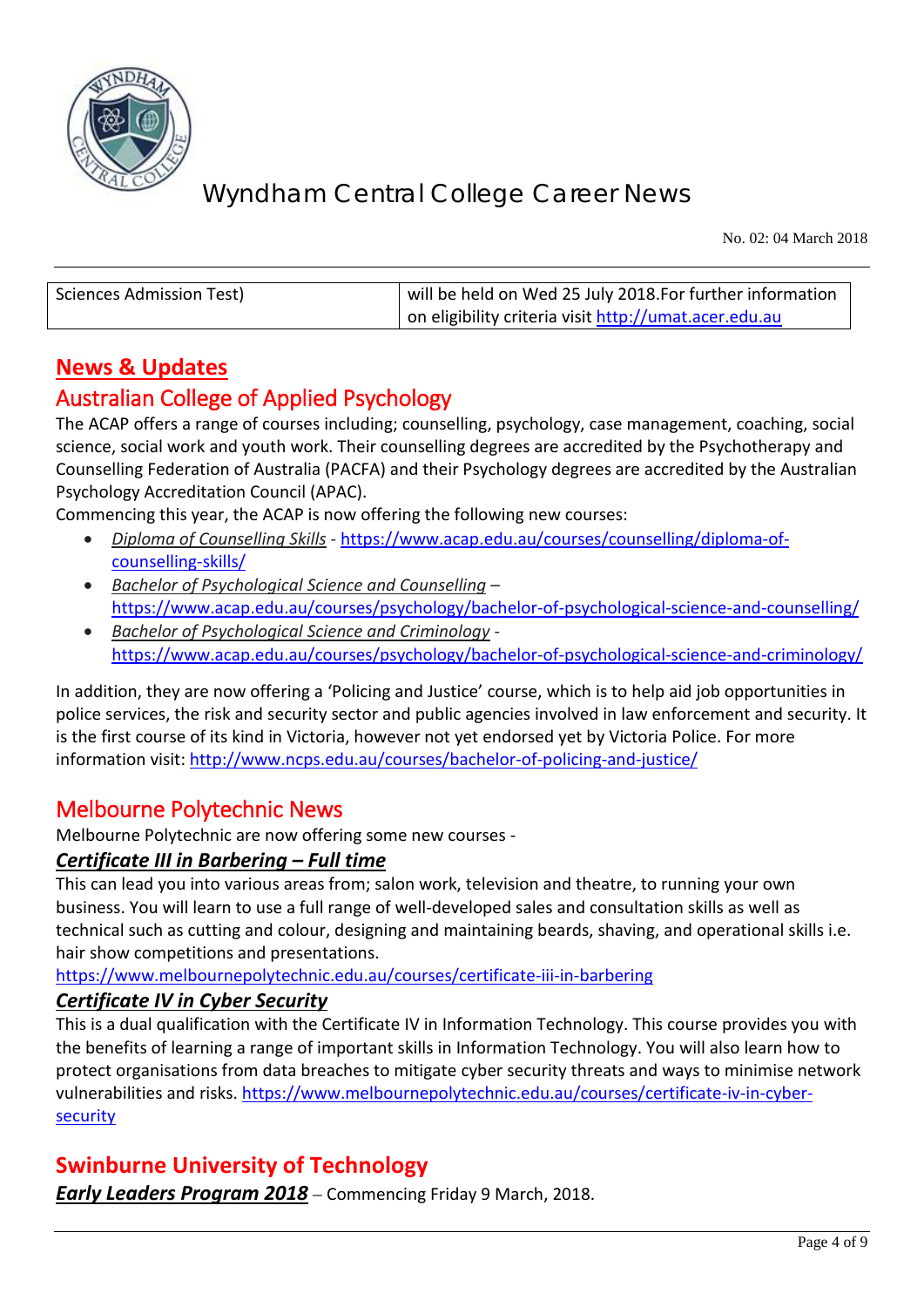

No. 02: 04 March 2018

This program is designed to assist students with identifying and analysing their learning experiences to help them pursue tertiary education or employment. Open to all students who are undertaking Australian Year 11 in 2018, including VCE, IB and VCAL students, plus regional students and those outside of Victoria. Applications are now open.

To find out more visit [https://www.swinburne.edu.au/study/options/other-programs/early-leaders](https://www.swinburne.edu.au/study/options/other-programs/early-leaders-program/)[program/](https://www.swinburne.edu.au/study/options/other-programs/early-leaders-program/)

## **University of Melbourne**

*Code Masters and Design Masters Competition* - Thursday 15 March 2018 9.00am – 2.00pm.

If you are interested in engineering, computer programming and solving problems, you might be interested in the University of Melbourne's Code Masters and Design Masters Competition. Open to high school students across Australia, schools can enter teams in the junior division (years 7–9) or senior division (years 10–12). The competition is held on-campus and online. For more <http://www.eng.unimelb.edu.au/engage/schools/codemasters>

#### **Planning a career in Medicine?**

For Year 12 students who are serious about a future in medicine, it is important to now make the time to prepare for the *Undergraduate Medicine and Health Sciences Admissions Test* **(UMAT).**

This test measures constructs around problem solving, critical thinking, abstract non-verbal reasoning and understanding people. Although it is not possible to study for exact UMAT questions, the mental, emotional and physical preparation applied will help establish exam performance strategies maximising the chance of completing more answers efficiently and accurately.

The National Institute of Education (NIE) has published a series of books which, combined with workshops are aimed at developing skills and strategies to maximise entry potential without detracting from other core studies. Included in the NIE UMAT Courses are:

- Hard copy exam preparation books
- Full Practice Tests
- Face to Face workshops
- Medical Interview Training

For the full list of UMAT courses available and enrolment visit [www.nie.edu.au](http://www.nie.edu.au/)

## **Industry Focus – IT (Multimedia Developer)**

Multimedia developers generate and manipulate sound, graphic images, animations, text and video into consolidated and seamless multimedia applications. These applications include computer-based data presentations and information, entertainment and educational products and multimedia presentations. Tasks may include:

• Liaising with clients to understand their brief and requirements.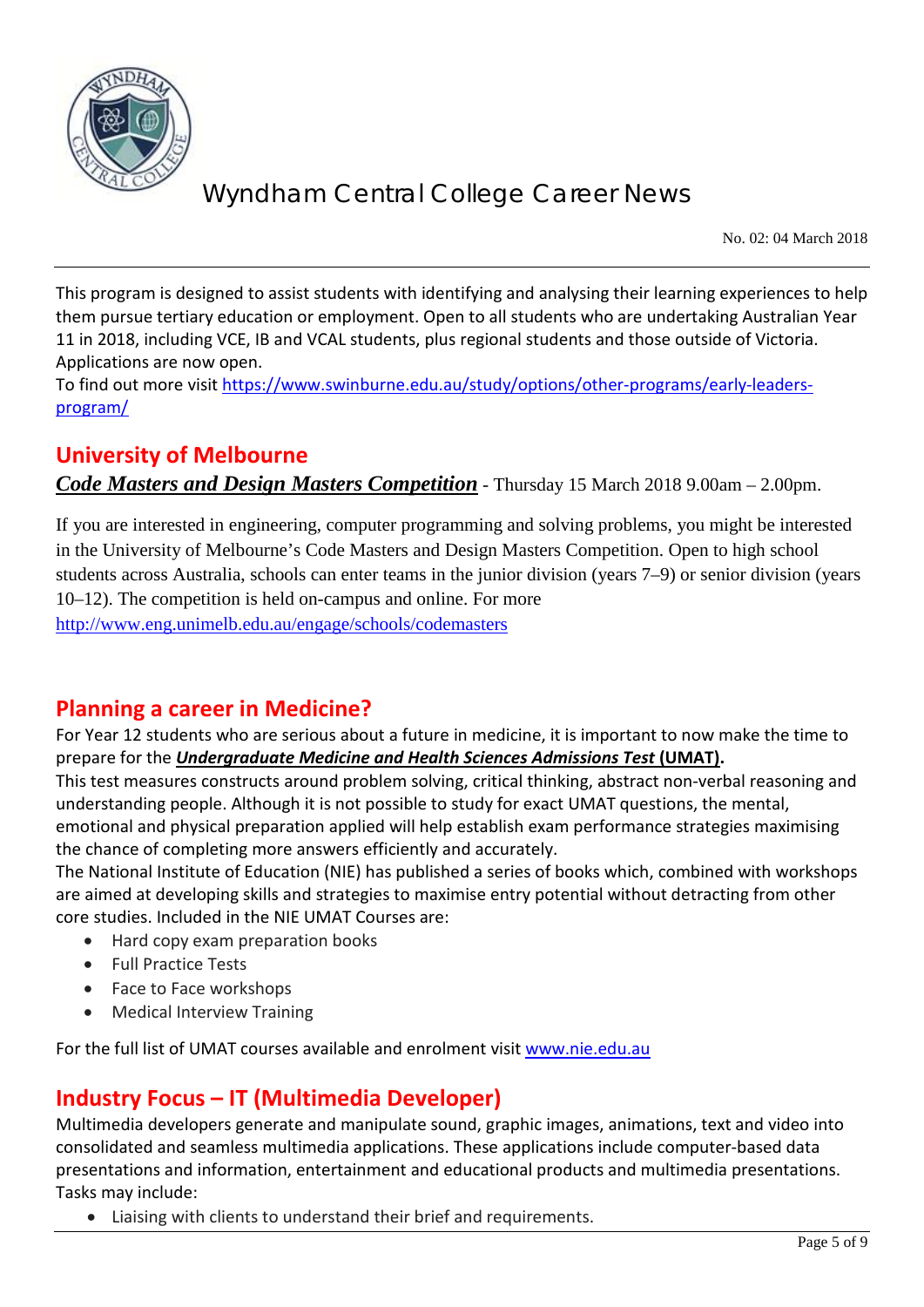

No. 02: 04 March 2018

- Research, analyse and recommend appropriate equipment and software to meet clients; objectives.
- Preparing presentations of product concepts.
- Prepare code to produce the multimedia product.
- Preparation of content; digital graphics, animations, sound etc. for editing.
- Liaise with related production and engineering experts.
- Manage overall development and implementation of multimedia products.

#### **There are various specialisations in this field:**

- Author-based Programmer "Authoring a multi-media sequence" i.e. writing scripts, using namespaces and packages and writing extensions. In summary, this programmer applies appropriate multimedia authoring technologies to conceptualise, design, assemble and integrate content before selecting and applying the desired programme structure to produce the end product.
- Computer-based Graphic Designer uses computer technology and software packages to manage the production into the multimedia package design. Design of art and copy layouts for multimedia products. Graphic designers can specialize in specific industry sectors such as advertising, internet or mobile applications and corporate design.
- Digital Video-Sound Editor Computer-based editing of video sound multimedia products. Working with creative directors and editors to establish the desired sound effects for integration with images and other mediums.
- Instructional Designer Design of educational products, learning support resources and delivery/assessment tools.

If you are someone with an interest in computing, technology and creative design, this career pathway is worth considering. Of course having the ability to work in a team, follow instructions, work with clients, understand deadlines and pay attention to detail is also important.

To become a multimedia developer, you usually have to complete a VET qualification

[\(http://www.vcaa.vic.edu.au\)](http://www.vcaa.vic.edu.au/). As subjects vary between institutions, you should contact your institution for further information. You can also become a multimedia developer through a traineeship in interactive digital media technologies but entry requirements may vary, but employers generally require Year 10. Entry into this occupation may be improved by a degree in multimedia or related area. To be considered for these courses, you normally require your V.C.E with prerequisite subjects, or assumed knowledge, in one or more of English and Mathematics. Some institutions may also require a range of criteria (RC) i.e. presentation of work portfolio and interview, however different universities have different prerequisites and flexible learning options.

Depending on your chosen specialist area, you can refer to the table below for bachelor degree options, which normally are a minimum of 3 years of full time study or equivalent:

| <b>University</b>        | <b>Course</b>                             |
|--------------------------|-------------------------------------------|
| <b>Deakin University</b> | Bachelor of Computer Science (ATAR 65.95) |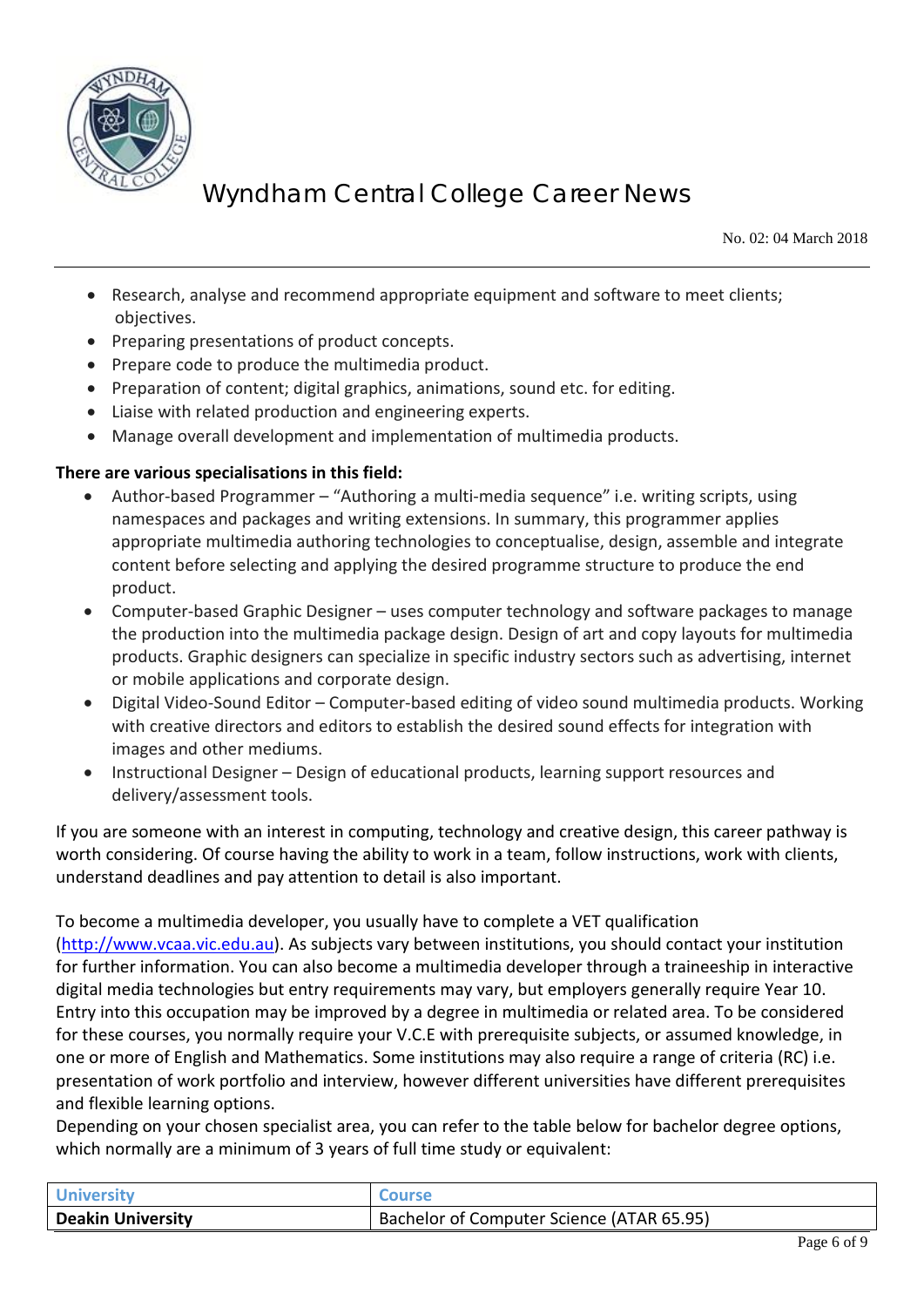

No. 02: 04 March 2018

|                                          | Bachelor of Cyber Security (ATAR 61.30)                        |
|------------------------------------------|----------------------------------------------------------------|
|                                          | Bachelor of Design - 3D Animation (ATAR not available)         |
|                                          | Bachelor of Design - Digital Technologies (ATAR not available) |
| <b>Federation University</b>             | Bachelor of Information Technology - Professional Practice     |
|                                          | (ATAR not available)                                           |
|                                          | Bachelor of Communication Design (ATAR not available)          |
| La Trobe                                 | <b>Bachelor of Computer Science</b>                            |
|                                          | Bachelor of Cyber Security (ATAR 61.80)                        |
| <b>Monash University</b>                 | Bachelor of Business (Specialist) / Bachelor of Information    |
|                                          | Technology (2017 ATAR 80)                                      |
|                                          | Bachelor of Computer Science (2017 84.10)                      |
|                                          | Bachelor of Information Technology (2017 ATAR) 80)             |
|                                          | Bachelor of Information Technology / Bachelor of Business      |
|                                          | (ATAR 85.25)                                                   |
|                                          | Bachelor of Information Technology / Bachelor of Commerce      |
|                                          | (Specialist) (ATAR 91.50)                                      |
|                                          | Bachelor of Information Technology / Bachelor of Design (ATAR  |
|                                          | 86.0)                                                          |
|                                          | Bachelor of Information Technology / Bachelor of Visual Art    |
|                                          | (ATAR not available)                                           |
|                                          | Bachelor of Information Technology / Bachelor of Arts (81.70)  |
|                                          | Bachelor of Information Technology / Bachelor of Science (ATAR |
|                                          | 85.35)                                                         |
| <b>RMIT</b>                              | Bachelor of Information Technology - Games and Graphics        |
|                                          | Programming (ATAR 76.50)                                       |
|                                          | Bachelor of Design - Games (ATAR not available)                |
|                                          | Bachelor of Design - Animation and Interactive Media (ATAR not |
|                                          | available)                                                     |
|                                          | Bachelor of Design - Digital Media (ATAR 76.15)                |
|                                          | Bachelor of Computer Science (ATAR 80.05)                      |
| <b>Victoria University</b>               | Bachelor of Information Technology (ATAR not available)        |
| <b>Swinburne University</b>              | Bachelor of Games and Interactivity / Bachelor of Computer     |
|                                          | Science (ATAR 77.85)                                           |
|                                          | Bachelor of Design (ATAR 65.20)                                |
|                                          | Bachelor of Design / Bachelor of Business (ATAR 66.0)          |
|                                          | Bachelor of Screen Production (ATAR 65.20)                     |
|                                          | Bachelor of Games and Interactivity / Bachelor of Animation    |
|                                          | (ATAR 72.45)                                                   |
| <b>Billy Blue College of Design</b>      | Bachelor of Digital Media - 3D Design and Animation (ATAR 60)  |
|                                          | Bachelor of Business / Bachelor of Design (ATAR 60)            |
| <b>Academy of Information Technology</b> | Bachelor of Digital Design (ATAR not available)                |
|                                          |                                                                |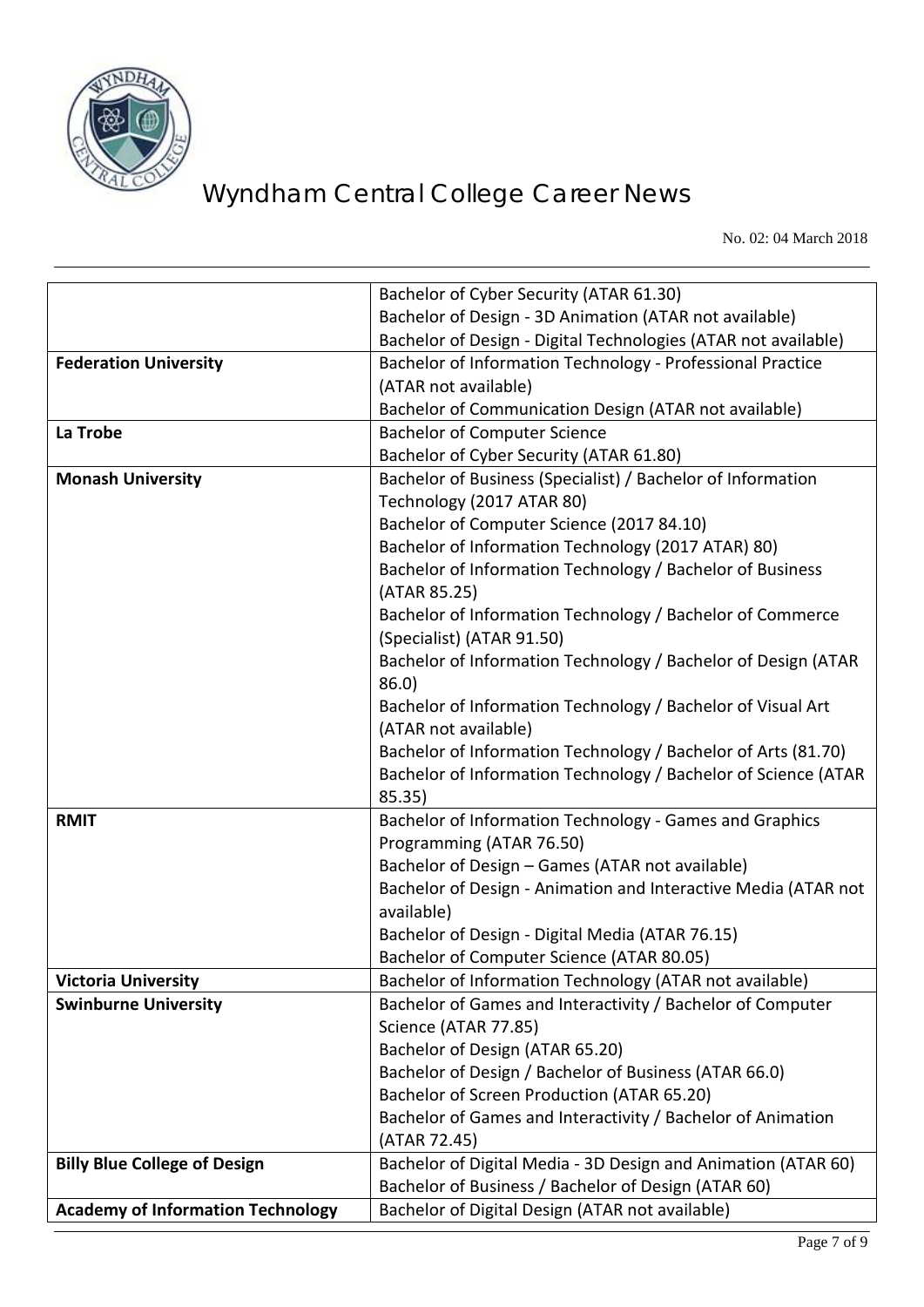

No. 02: 04 March 2018

|                                     | Diploma of Digital Design (ATAR not available)        |
|-------------------------------------|-------------------------------------------------------|
|                                     | Diploma of Interactive Media (ATAR not available)     |
| <b>SAE Creative Media Institute</b> | Bachelor of Animation (ATAR not available)            |
| <b>Macleay College</b>              | Bachelor of Digital Media (ATAR not available)        |
| <b>Torrens University Melbourne</b> | Bachelor Digital Media (3D Design and Animation)      |
|                                     | Bachelor of Communication Design (ATAR not available) |

\* This list covers diploma and undergraduate study only. The ATAR scores listed are an approximate only. For more detailed course information and requirements, please make contact with the relevant learning institution. (References: VTAC, VCAA, G

Mrs Kathy Karlovic Pathways & Transitions Leader Tel: 9741 4911 Ext.924/925